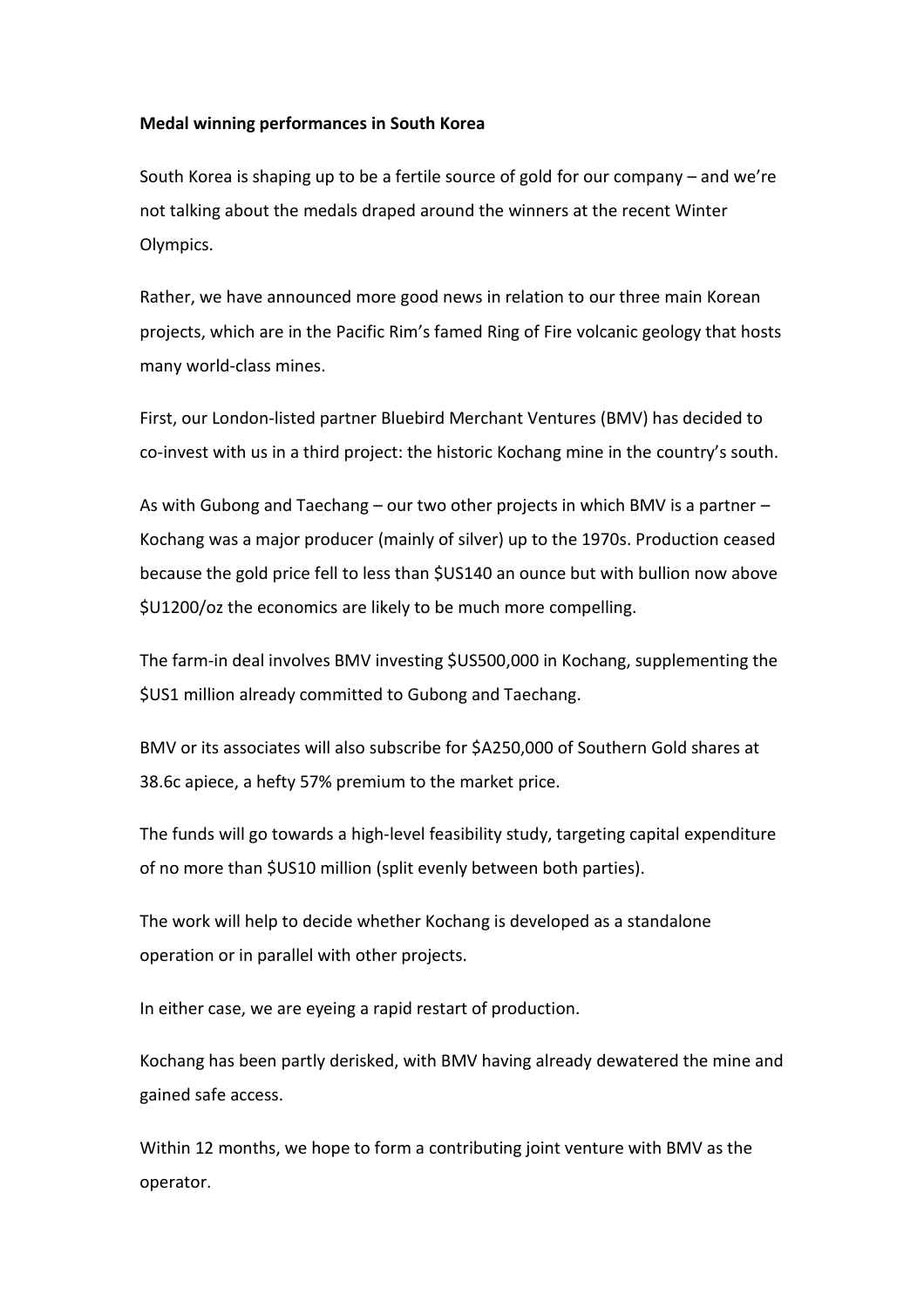While Kochang would be smaller than the Gubong project, BMV moved rapidly because Kochang has a number of attributes conducive to rapid development: its veins are near-vertical, which means lower mining and development costs while the project is close to power, water and other excellent infrastructure.

As well as being underexplored, South Korea is highly favourable jurisdiction because the government does not charge royalties and levies a friendly tax rate of 24.21%.

While Kochang was best known as a silver mine, Southern Gold's recent work points to exciting and overlooked gold veins.

"Bluebird is the right group to get underground at Kochang and move the project forward more aggressively," says our CEO Simon Mitchell.

"Drilling from the steep hills would be expensive but given there is substantial mine infrastructure in place, it isn't necessary.

"We can get to the vein face and work out the system from underground and, given the high grades seen here historically, there may be the potential for a low tonnage, very high grade development."

BMV's role can't be overstated: led by experienced mining executives Colin Patterson and Charles Barclay, the group looks globally for previously worked underground projects that can generate cash flow within 30 months.

BMV is also a valuable source of advice for our Cannon mine, our mainstay WA as it enters underground development phase.

In the second piece of good news, Korean authorities have granted Southern Gold tenure at our greenfields Hampyeong project, which we are exploring off our own bat.

The permit grant was granted after rock chip samples returned grades of up to 13.4 grams a tonne at the Nabi Vein Zone, 11.5 g/t at the East Main Vein Zone and 6.8 g/t at the Saseun Vein zone.